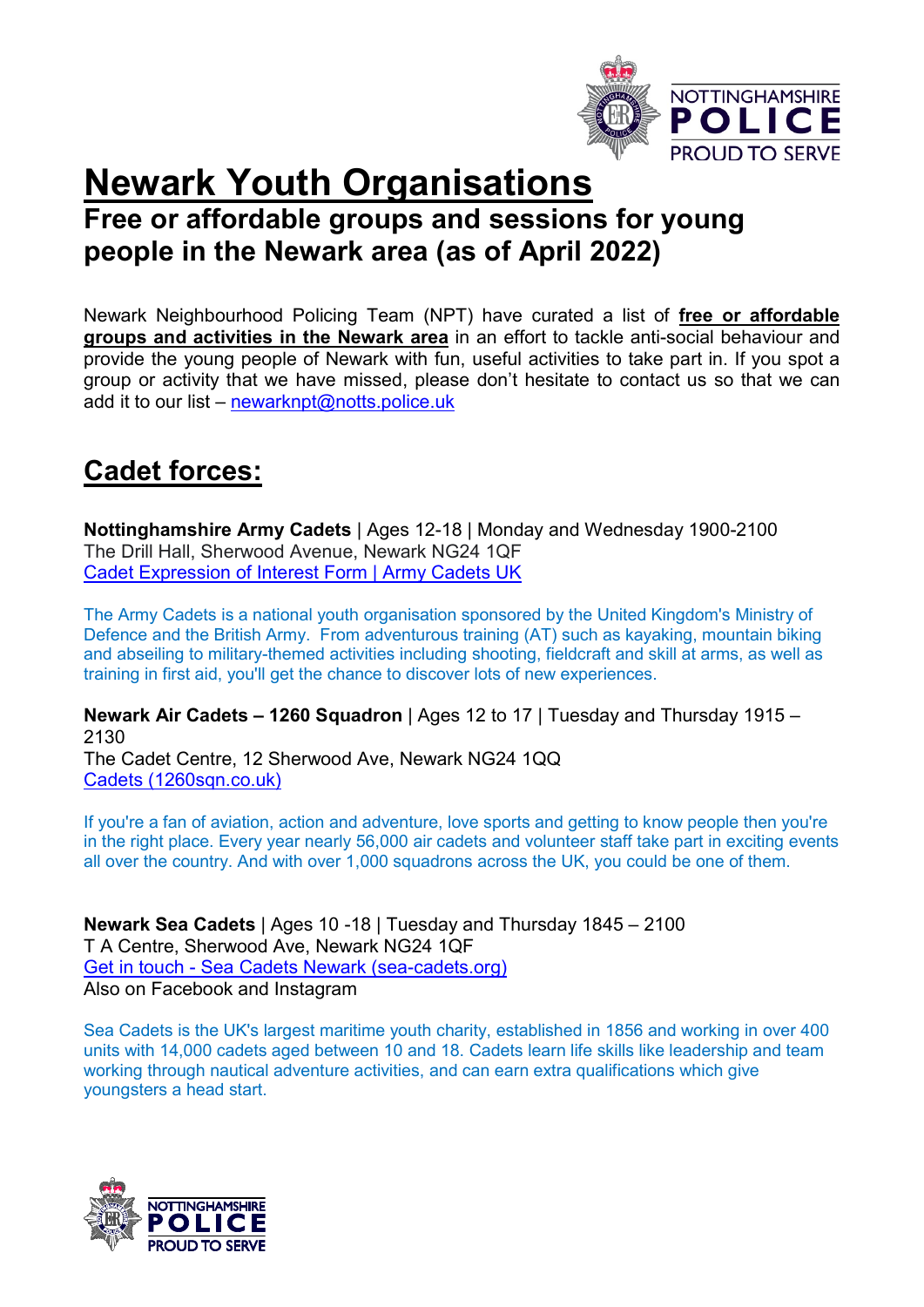

# Uniformed Organisations:

St John Ambulance Cadets Ages 10-17

2 Telford Dr, Newark NG24 2DX Activities for Young People - Youth Programmes | St John Ambulance (sja.org.uk)

St John Ambulance Cadets is a youth organisation of St John Ambulance founded in England in 1922 for people aged between 10 and 17 to train them in first aid, social actions, wellbeing, communication and other essential skills.

# Sports and Athletics:

YMCA Newark and Sherwood Community and Activity Village – Lord Hawke Way (off Bowbridge Road, Newark NG24 4FH

Hundreds of sessions and activities available from £2 a session!

YMCA Newark and Sherwood (ymcanewarksherwood.org)

"We have outdoor sporting facilities open to the public now, with 3G football pitches, multi-use courts and athletics track and field amenities. Our building will fully open later this year and will be home for a wide range of sport, wellbeing, education, training, hospitality and childcare facilities."

Newark Athletic Club | Ages children to adults | Tuesdays and Thursdays | YMCA Newark and Sherwood Community and Activity Village Lord Hawke Way, Newark NG24 4FH

Times dependent on age group – see website for full details: Newark Athletic Club | Established 1946 (newarkathletics.co.uk)

Newark Tennis Club | Age 4 to adult | Junior Coaching 10+ Monday 17:30 to 18:30 The Pavillion, London Rd, Newark NG24 1TT Newark Tennis Club / Newark Tennis Club (lta.org.uk)

Newark Junior Parkrun | Ages 4 to 14 | Sunday 9am – Free 2k timed run | Under 11s must be accompanied to the start by an adult. Sconce and Devon Park, Boundary Road, Newark, Nottinghamshire, NG24 4AU Opportunities for adults to volunteer as marshals! home | Newark junior parkrun | Newark junior parkrun

Newark Parkrun | Saturday 9am – Free 5k timed run – under 11s have to accompanied by an adult on the course. Sconce and Devon Park, Boundary Road, Newark, Nottinghamshire, NG24 4AU home | Newark parkrun | Newark parkrun

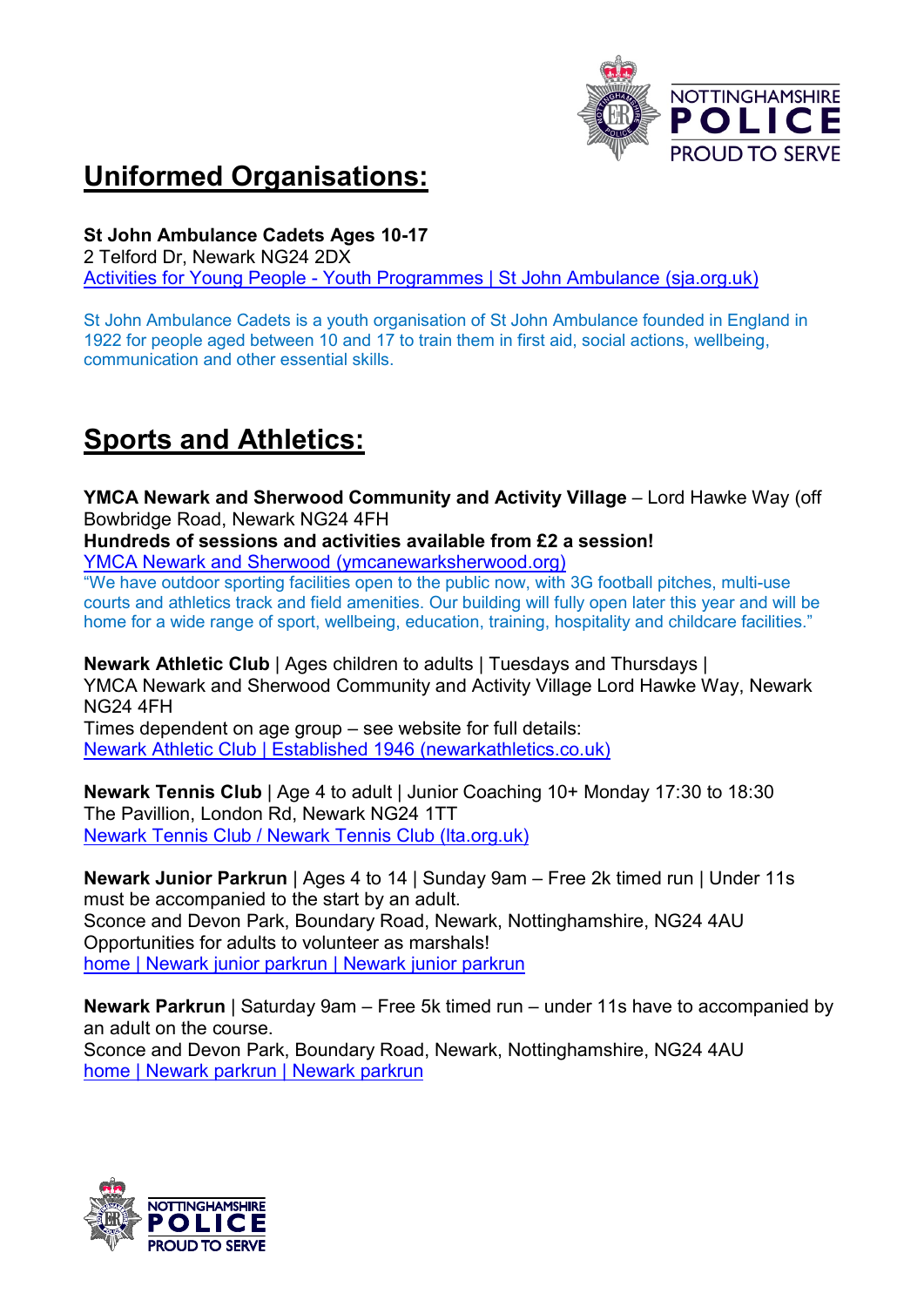

### **Cricket**

R&M Cricket Club | Primary school ages up to 16 | 16+ can be involved in adult teams. Male and female teams at variety of age groups. Junior training in summer (April onward) Friday evenings 6-8pm | Winter indoor training 11am to 3pm (see website for full details). 30 Kelham Rd, Newark NG24 1BX Newark Ransome & Marles CC (play-cricket.com)

Balderton Cricket Club | under 11s to under 15s | Coronation St, New Balderton, Newark NG24 3BD Balderton CC (play-cricket.com)

Collingham Cricket Club | Under 9s to under 13s | Junior training Friday 6pm 1st 2nd & 3rd XI sides on Saturdays as well a Junior teams at U9, U11, U13 New members are always welcome Senior Training - Thursdays 6pm Junior Training - Fridays 6pm Dale Field, Collingham, Newark NG23 7LJ Collingham & District CC, Notts (play-cricket.com)

Farndon Cricket Club | Under 9s to under 15s

A number of sides to suit all abilities. Two sides on Saturdays in the South Nottinghamshire Village League. The 1st X1 play in Division C, whilst the 2nd X1 play in Division K. On Sundays we field a side in the Newark Alliance, whilst we also run a successful Evening League team.

Junior cricket with qualified coaching on a Friday evening from 6:30pm

Farndon CC (play-cricket.com)

Farndon Recreation Ground, Farndon, Newark NG24 3TT

### Football

Newark Town Football Club | Ages 4+ to adults

YMCA Newark and Sherwood Community and Activity Village Lord Hawke Way, Newark NG24 4FH

Newark Town Football Club (newarktownfc.com) – see website for full junior team details (under 13s, under 14s, under 15s as well as junior girls' teams)

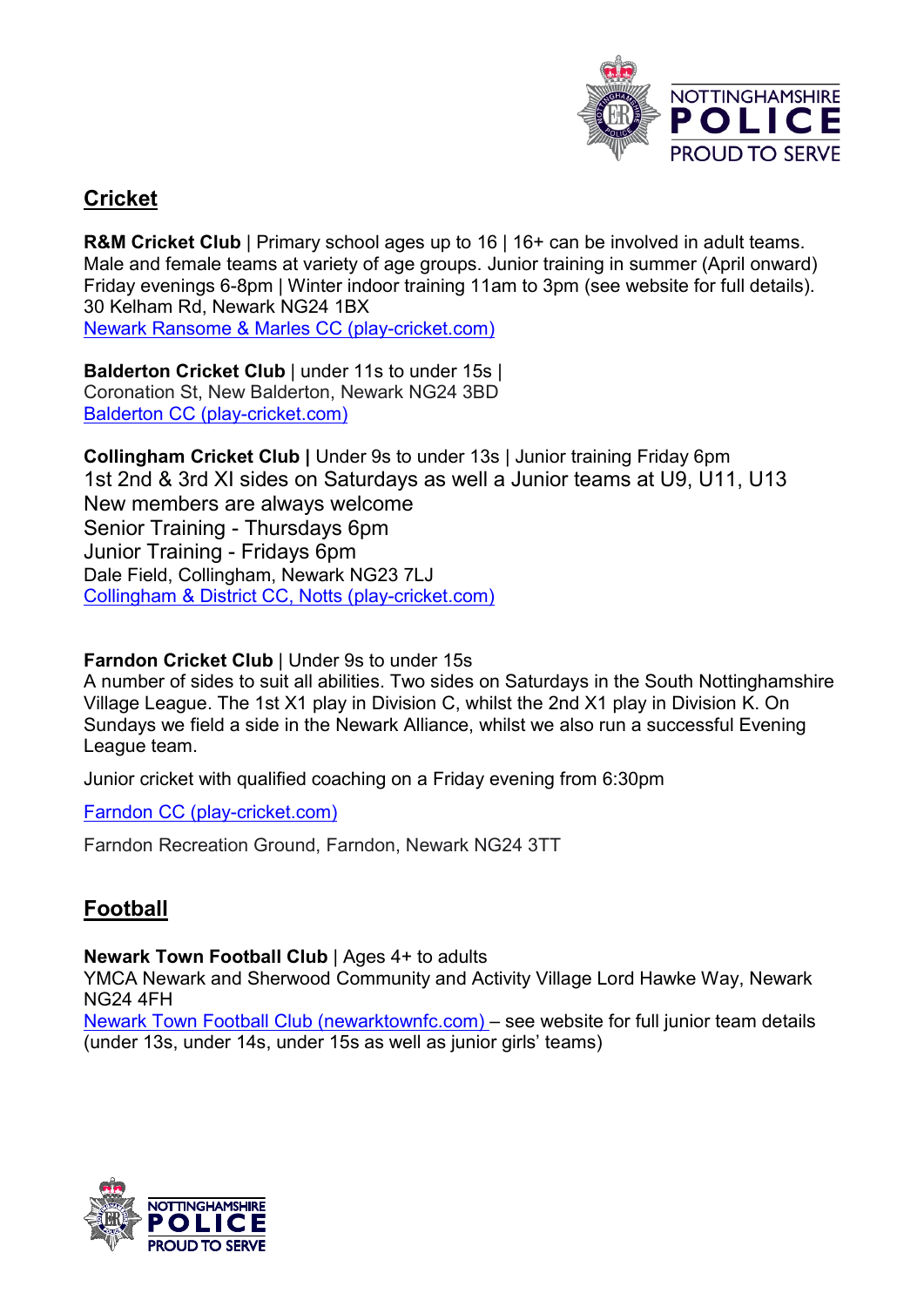

Winthorpe and Coddington Tigers | Under 8s to Under 16s (junior football only) Phoenix Park, Stapleford Lane, Coddington, Newark NG24 2QZ See website for full details: Winthorpe & Coddington Tigers FC - Founded 1998

Fernwood Foxes | Ages 4 to under 13s teams and First Team | Soccer School: children aged 4-7 years, starting them on their grassroots football journey. We introduce the children to the rules and skills through a range of games and fun activities. They train on Wednesday evenings 5-6pm at Bishop Alexander School (end Sept-mid March) and Lincoln Road (mid-March - end of Sept).

Lincoln Road Playing Facility, Yorke Drive, Newark, NG24 2HN Home | Fernwood Foxes Football Club (fernwoodfoxesfc.co.uk)

Collingham Football Club | Under 7s teams up to senior teams – see website for each team's training days

Collingham Football & Sports Club, Station Road, Collingham, Nottinghamshire NG23 7RA Welcome to the official website of Collingham Football Club | Collingham, Nottinghamshire

Newark Brazil FC – grassroots football club (featured in the Newark Advertiser) Newark Brazil on Facebook @NewarkBrazil on Twitter

Under 12s teams | see social media pages for further information

Muskham Cougars | Under 9s and Under 11s | Opportunities for adults to volunteer See website for full contact details and enquiries

North Muskham Playing Fields, North Muskham Village Hall, Nelson Lane, North Muskham, NG23 6HL

Muskham Cougars FC - Home

YMCA Newark and Sherwood – Bowbridge Road Friday night youth football: 1600 to 1800 hours, for 11 to 17 year olds. Wildcats Girls Football: Wednesday 1614 to 1715 hours, Girls 5 to 11 years old

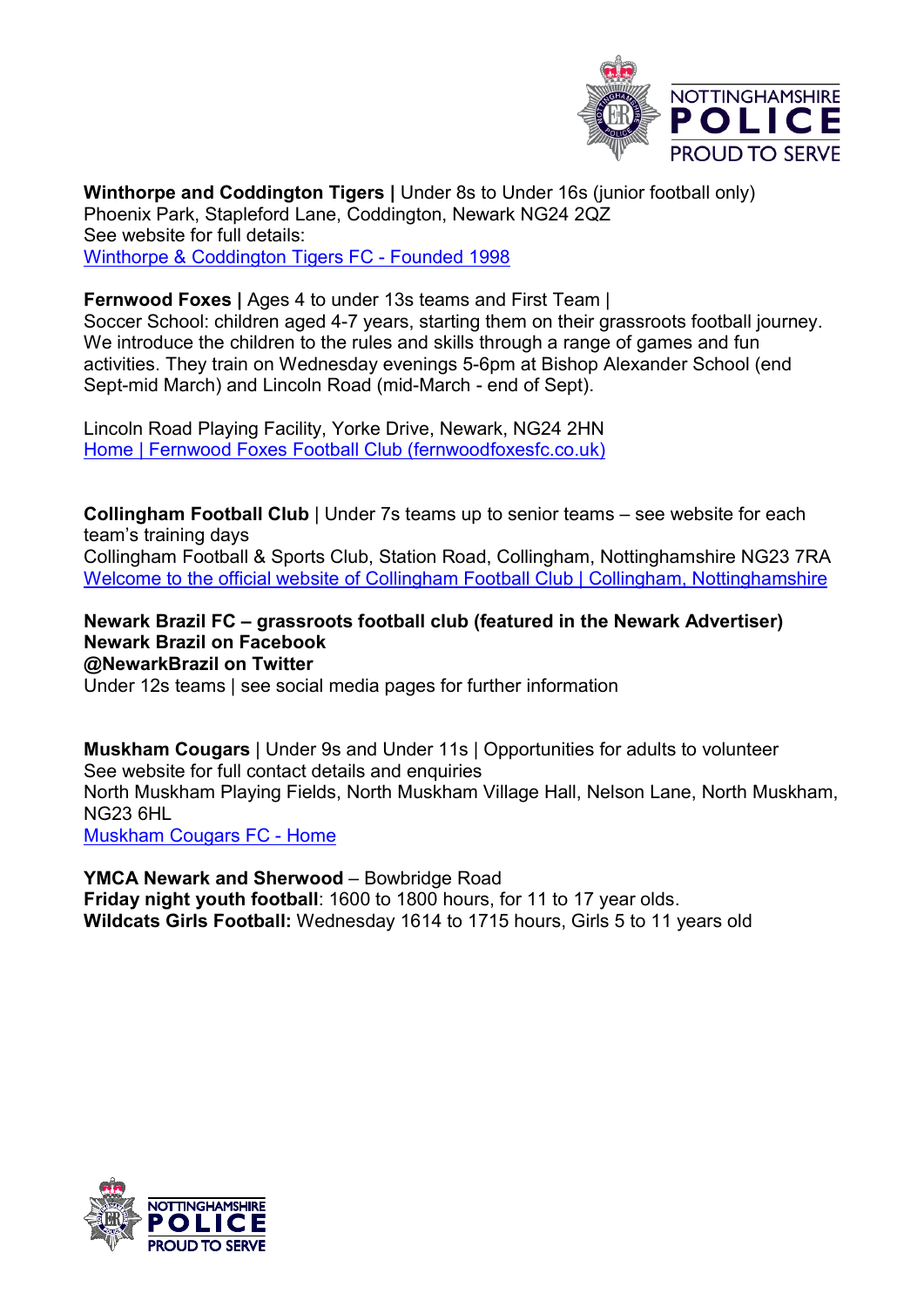

### Boxing

Newark Amateur Boxing Club – Suggy's Gym

49 Castle Gate, Newark on Trent, NG24 1BE

A family run gym known for its unrivalled success in fitness development and competition as well as in building confidence, discipline and respect, our current world class training facility is spread over 4,000 square feet and we welcome members of all abilities and fitness levels from five years of age. With no upper age limit, our gym is for everyone and we've worked with Newark's Family of Schools for over 20 years.

01636 605708 Email: dean@suggysgym.com NEWARK AMATEUR BOXING CLUB – SUGGY'S GYM (suggysgym.com)

#### Epic Golden Gloves Boxing Club

51 Millgate, Newark On Trent, Nottinghamshire, NG24 4TU

Epic Golden Gloves is a Community Boxing Club affiliated to England Boxing and East Midlands Boxing Association. The Club founder and Head Coach Esham Pickering is a former British, Commonwealth and European Champion and World Title Challenger. The Club founded in 2010 found its current home on Mill Gate 5 years ago and offers Boxing Classes from 7 years of age, competitive amateur boxing at all ages, mixed Circuit classes and 1-2-1 personal Boxing Training.

Email: epicgoldengloves@gmail.com HOME | Epicgoldengloves

### Beavers/Cubs/Scouts/Girl Guiding, etc.

Beavers: 6 years until 8 years old Cubs: 8 to 10½ years old Scouts:  $10\frac{1}{2}$  years to 14 years old Explorers: 14 to 18 years old

Scouting actively engages and supports young people in their personal development, empowering them to make a positive contribution to society.

Rainbows: 5-7 years old (girls) Brownies: 7-10 years old (girls) Guides: 10-14 years old (girls) Rangers: 14-18 years old (girls)

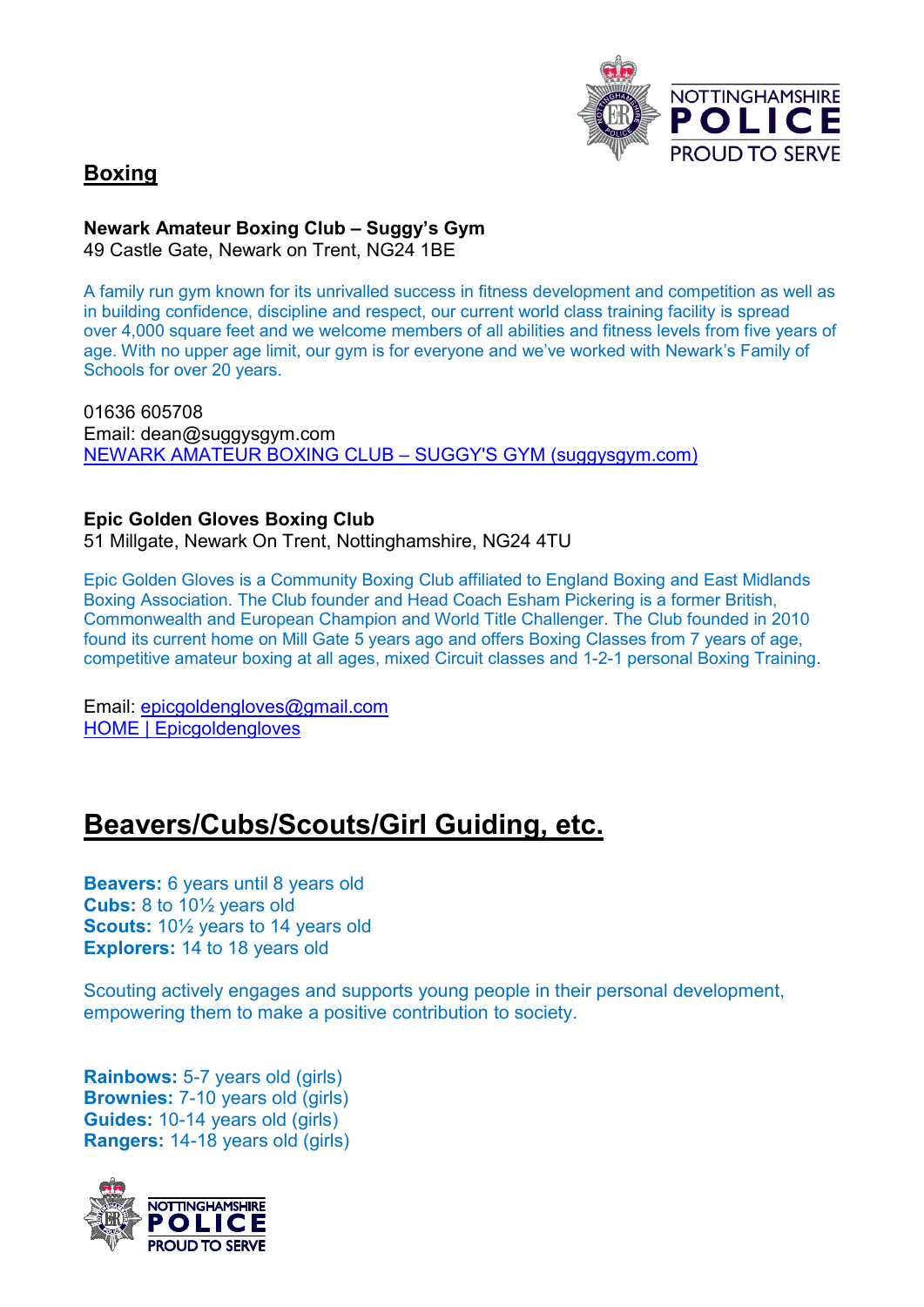

With more than 9000 members, Girlguiding Nottinghamshire gives girls and young women space where they can grow, develop, build brilliant friendships, and make a positive difference to their lives and their communities.

\*

1<sup>st</sup> Balderton Beavers and Scouts:

1 Beaver Colony which meets on a Friday, 1 Cub Pack which meets on a Wedneday, 1 Scout Troop which meets on a Thursday, 1 Explorer Unit which meets on a Friday

The Scout Hall, Queen Street, Balderton, Newark, NG24 3NR 0115 952 3617

@1stBalderton on Twitter

1<sup>st</sup> Coddington Beavers, Cubs and Scouts | Wednesday, Cubs Thursday, Scouts Wednesday | around 6 months waiting time to get into Beavers The Scout Hall, Main Road, Coddington, NG24 2PN 1st Coddington Scout Group

1<sup>st</sup> Collingham Beavers and Scouts | Beaver Colony on Monday evenings | Cub Pack on Wednesday evenings | Scout Troop on Monday evenings If you would like more information please email: 1stcollingham@newarkdistrictscouts.org.uk

Collingham Scout and Guide Head Quarters, Phoenix Community Hall, 47 Station Road, Collingham, Notts, NG23 7RA 1st Collingham Home Page (newarkdistrictscouts.org.uk)

1<sup>st</sup> Flintham Beavers | 1 Beaver Colony which meets on a Tuesday, 1 Cub Pack which meets on a Monday, 1 Scout Troop which meets every other Wednesday and 1 Explorer Unit that meets every other Tuesday.

If you would like more information please email: 1stflintham@newarkdistrictscouts.org.uk

Head Quarters Address, Scout Hut, Inholmes Road, Flintham, NG23 5LF 1st Flintham Home Page (newarkdistrictscouts.org.uk)

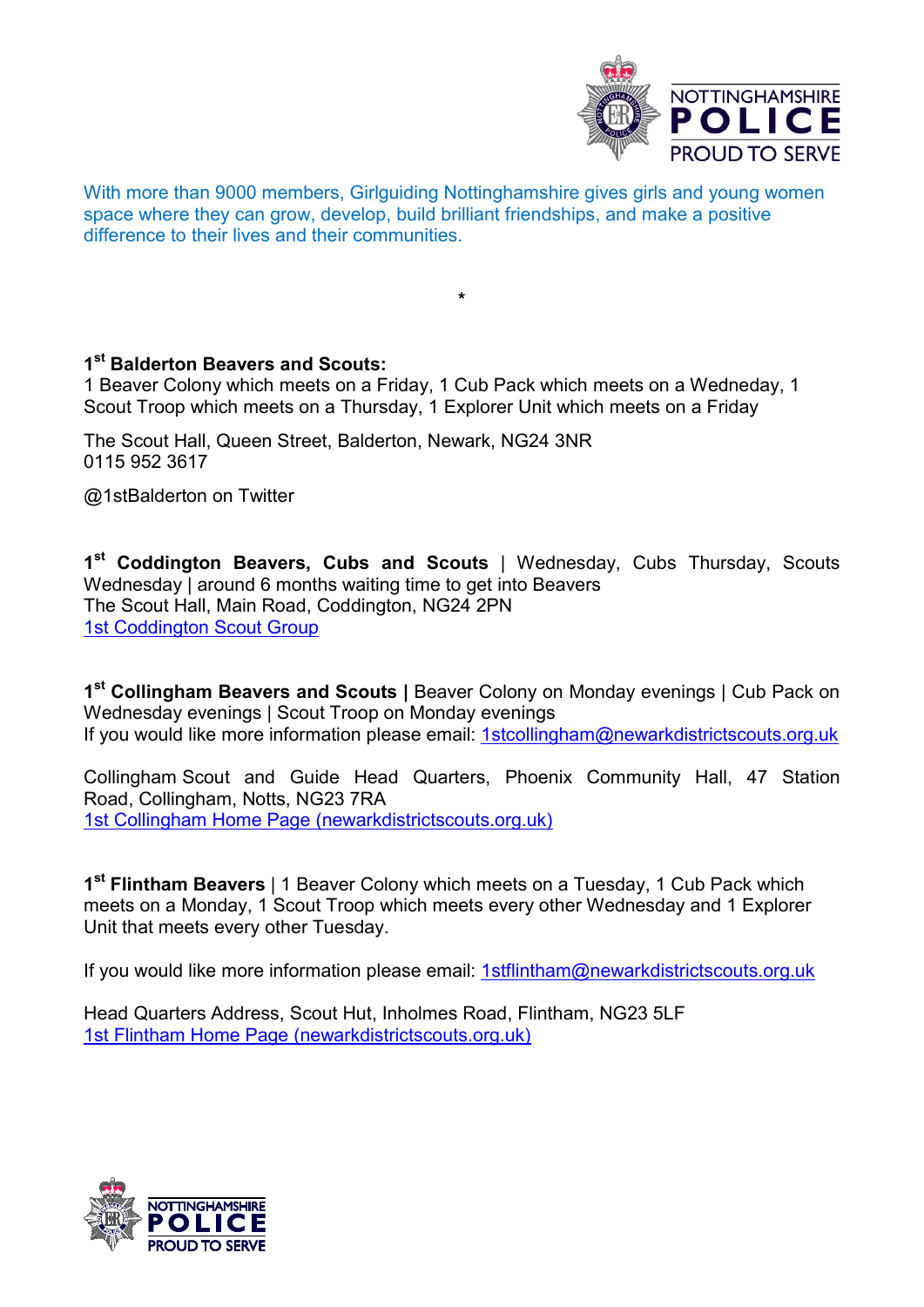

6<sup>th</sup> Newark Beavers (Farndon) | Sea Scout Group with Naval recognition 1 Beaver Colony which meets on a Tuesday, 1 Cub Pack which meets on a Friday, 1 Scout Troop, 1 Explorer Unit which meets on a Friday, and we have a Network Unit which also meets on a Friday

Riverside, North End, Farndon, Newark on Trent, NG24 3SX

If you would like more information please email: 6thnewark@newarkdistrictscouts.org.uk

7<sup>th</sup> Newark Beavers (Lovers Lane, Newark) | 1 Beaver Colony on Thursdays, 1 Cub Pack on Tuesdays, 1 Scout Troop on Mondays and 1 Explorer Unit on Fridays

If you would like more information please email: 7thnewark@newarkdistrictscouts.org.uk

7th Newark Scout Hall, Lovers Lane, Newark, NG24 1HZ

9<sup>th</sup> Newark Beavers (Hawtonville, Newark) | 1 Beaver Colony which meets on a Friday, 1 Cub Pack which meets on a Thursday (7.30pm to 9pm Thursday), 1 Scout Troop which meets on a Thursday and 1 Explorer Unit which meets on a Thursday

If you would like more information please email: 9thnewark@newarkdistrictscouts.org.uk

Hawtonville Methodst Church Hall, Beech Avenue, Newark

#### Trent Villages Scout Group – to replace  $1<sup>st</sup>$  Norwell Scout Group |

Normanton on Trent Village Hall Contact Chris Reynolds on 01636 821566

#### Balderton Scout and Guide Band

You don't need to be able to read music or have your own instrument (these are supplied) to be a member! The band is led by Yvonne (Band Master) and can be contacted by email at: bandmaster@newarkdistrictscouts.org.uk

### Guiding 5 to 18 years old – Rainbows, Brownies, Guides and Rangers (girls)

Newark Division covers: Newark, Balderton, Claypole, Coddington, Collingham, Elston, Farndon, Muskham and Winthorpe.

Please see the website for further details and contact information: Register your daughter with us - Girlguiding Nottinghamshire

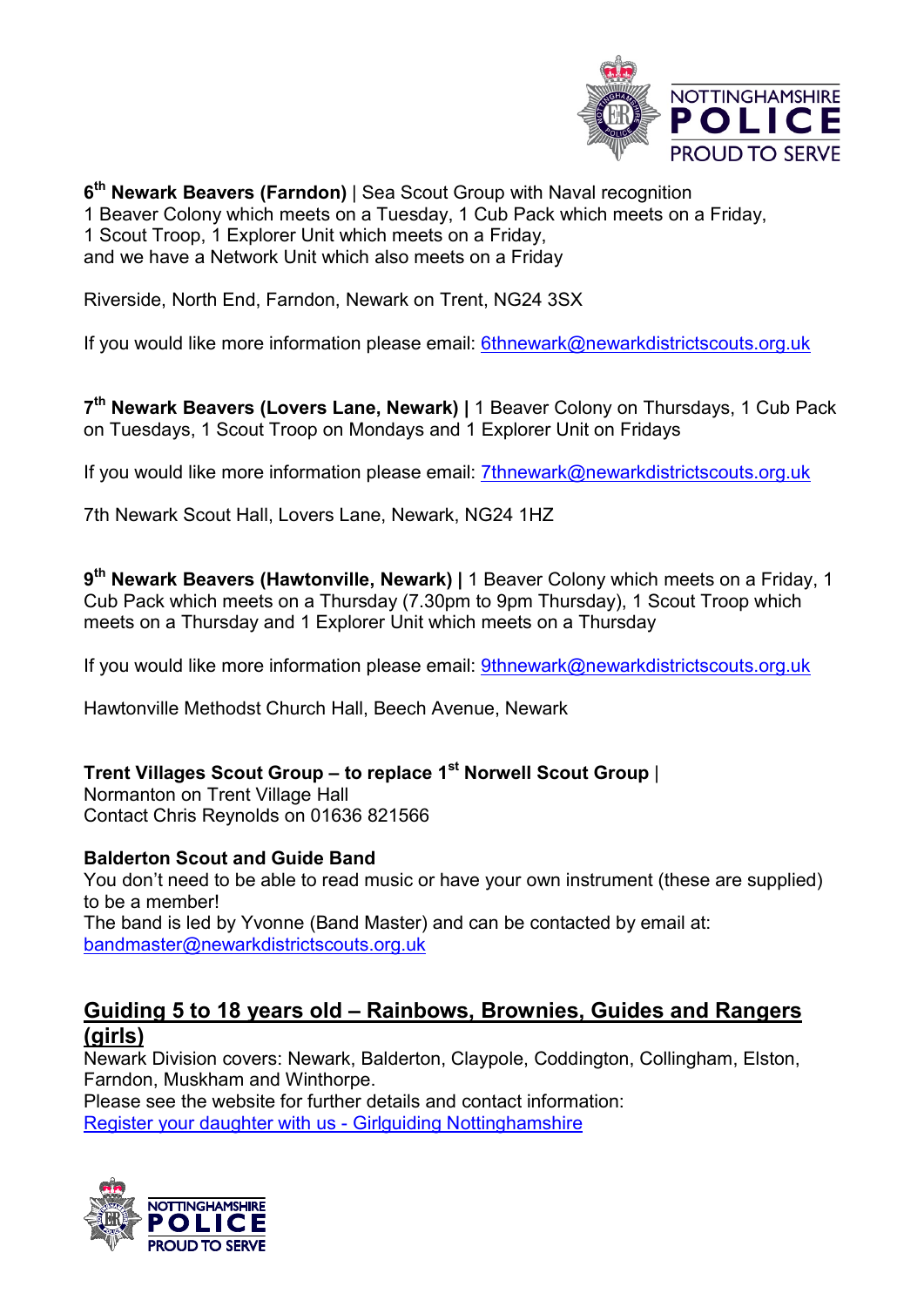

# Youth Centres/Clubs

Hawtonville Young People's Centre (Nottinghamshire County Council) - Monday - 6.00pm - 8.00pm (seniors 13yrs to 19yrs) | Tuesday - 6.00pm - 8.00pm (juniors 10yrs to 13yrs) | Thursday - 5.30pm - 7.00pm for Dance sessions on 26th May and 9th, 16th and 23rd June 2022 | Friday - Outreach 6.00pm - 8.00pm

Delivering a wide range of social and recreational activities. We provide music, dance arts, sports and adventure activities as well as usual youth club activities such as Pool, Table tennis, Games, coffee Bar.

We also offer C-Card and advice and information from trained youth workers.

Tom Hayes (Youth Worker): 01636 646450 | 07989 673768 Hawtonville Young People's Centre, Windsor Road, Newark, Nottinghamshire, NG24 4HX

#### Fernwood Youth Club

Fernwood Village Hall on Friday evenings for children in school years six to 11 from 7.30pm to 9.30pm.

Fernwood Village Hall, Rubys Ave, Fernwood, Newark NG24 3RS 01636 613024

## Gaming clubs:

Wild Ways Newark – Table top gaming 10+ years of age including adults | 10a The Arcade Newark NG24 1UD. Role play games, miniature based games, modern board games and trading cards. Wednesday, Thursday, Friday 5pm to 9pm Saturday and Sunday 12pm to 6pm. £25 a year membership, may be able to lower for those in need.

## Disability/Accessible Clubs and Activities

#### REACH Newark

Cookery courses | drama, music & singing sessions | arts and crafts activities | sports & fitness | moving forward | bowling | and much more…